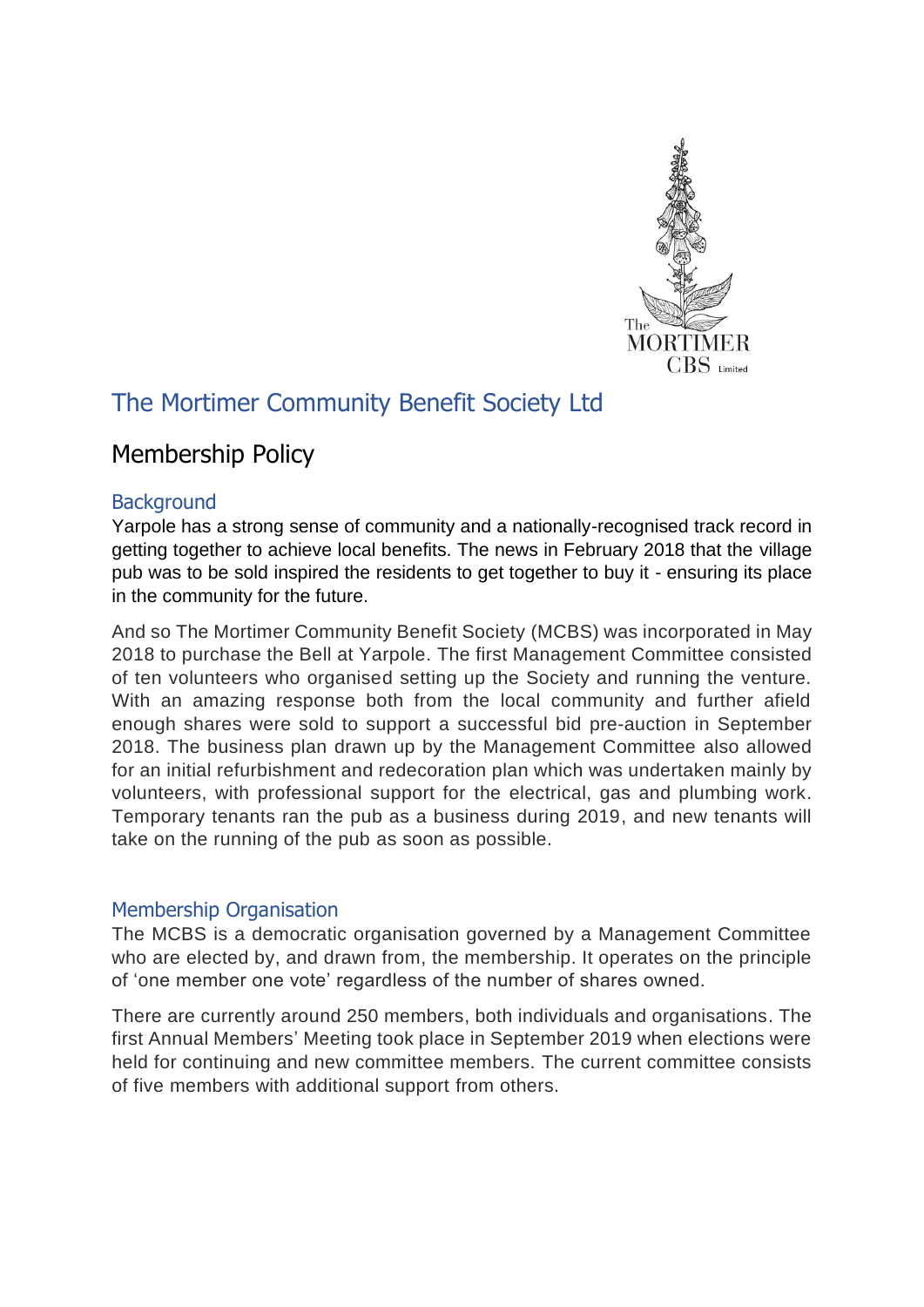#### **Goals**

- 1. The primary goal is to open as soon as possible, in whatever form is allowed by the regulations introduced as a result of Covid-19. This will allow people once again to enjoy the facilities and benefits of having a community-owned pub in the village.
- 2. To increase the number of members. Share income provides funding that augments income from the tenancy and reduces long-term reliance on loans.

*More Members = More Supporters = A Stronger Future*

3. Engage members to participate in a wide variety of ways – from simply enjoying the atmosphere of a traditional village pub to sharing the volunteer spirit or just supporting the aims of the society.

### **Benefits**

Membership gives the opportunity to be actively involved in managing a valuable community asset which provides facilities and services for everyone.

Members have a say in how the MCBS is run and managed and they can actively work towards shaping the society.

Members can influence the overall direction of the project and provide feedback on progress. Many comments were offered at the last AMM, (Annual Members' Meeting). These have been taken on board by the Management Committee who are working towards incorporating as many of these as possible.

All members will receive:

- − Regular updates via email
- − An invitation to the AMM
- − Invitations to member-only events

The current members are mainly those who bought shares initially to enable the purchase of The Bell and keep this in community ownership. We would like to increase this membership and there will be new recruitment initiatives from time to time.

Why not join now? We're a lovely group!